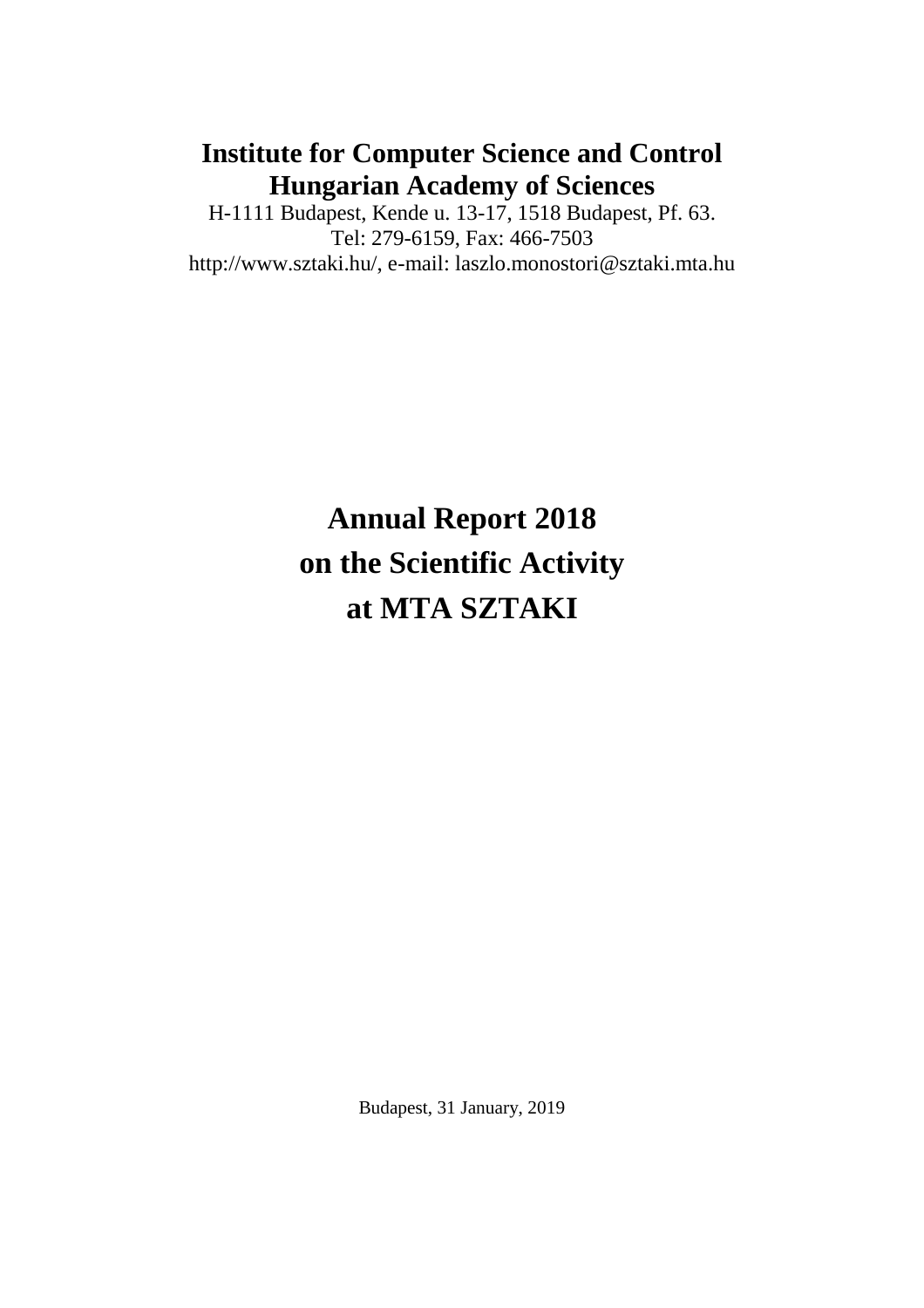### **CONTENTS**

- I. Priorities and main tasks in 2018
- II. Outstanding results of 2018 in research, development and public relations a) Research, development and innovation b) Science and society
- III. Domestic and international R&D relations
- IV. Summary of the major domestic and international grants won in 2018
- V. List of the most significant scientific publications in 2018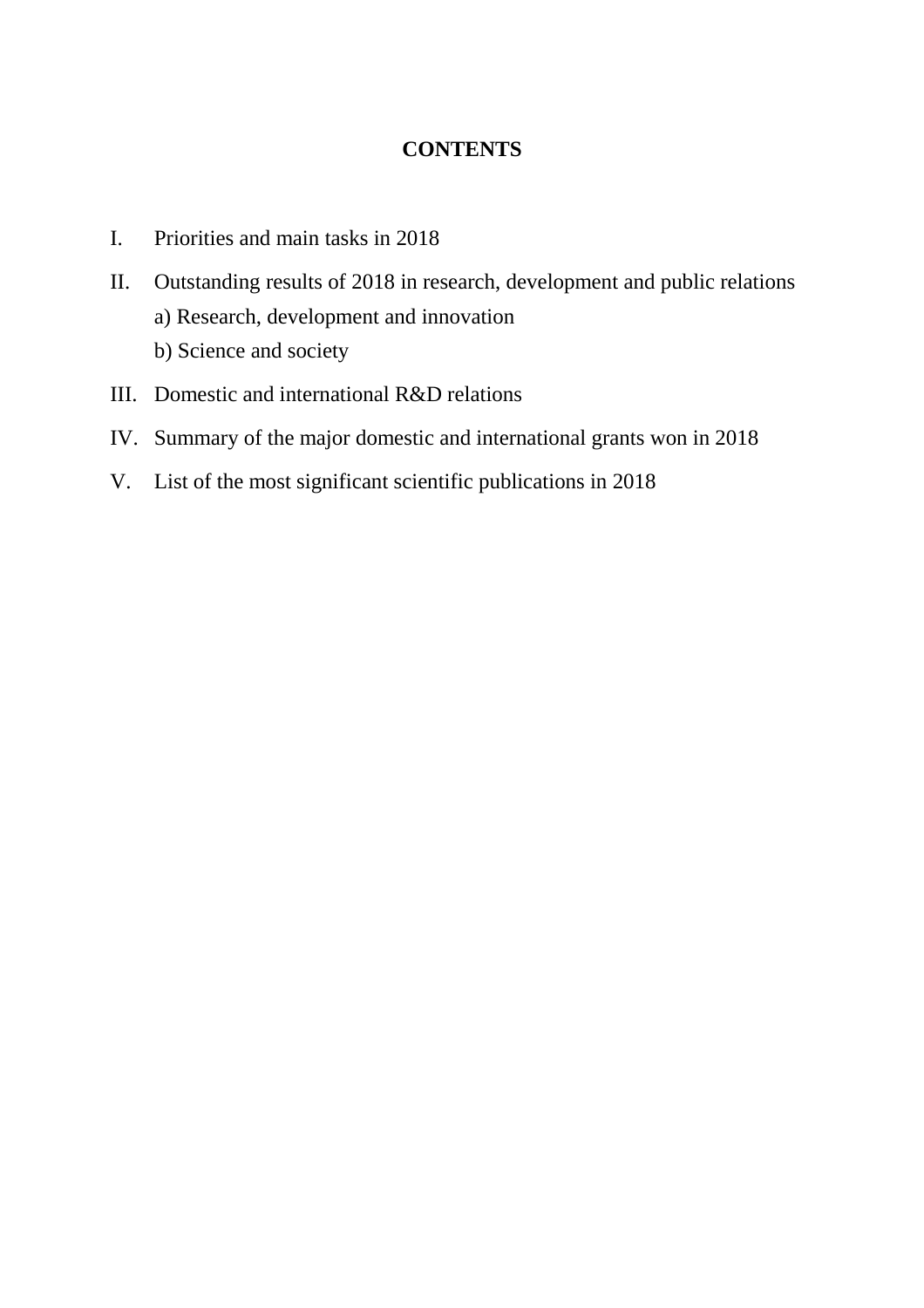#### **I. Priorities and main tasks in 2018**

The main direction of the Institute's current activity is research in *cyber-physical systems* (*CPS*) that creates the framework of, and brings the activities pursued here, into the dominant mainstream of international research. Its laboratories (such as the i4D intelligent space, the systems and control, the SmartFactory, the cloud computing and the cooperative cyberphysical research laboratories) were created in line with this end and as a result, new interactions between the theory and the practical engineering approach are being born here.

Expectations towards the cyber-physical systems are already enormous and are growing speedily, simultaneously with the appearance of the new technologies, these being such as robustness, self-organisation, adaptive situational awareness, transparency, predictability, efficiency, inter-operability, and global traceability, to mention only the most important fields. Indeed, notable advances made in areas such as cooperative control, multi-agent systems, complex adaptive systems, emergent systems, sensor networks, data mining and so on, have been reinforcing the expectations of further significant progress, thus strengthening the demand for continuous research.

Their mission statement defined in 2016 says: "relying on its strong – and characteristically focused – basic research activities, MTA SZTAKI generates new results while utilising a framework of widespread domestic and international cooperation, and facilitates their applications to the benefit of the sustainable development of the economy and society, and, at the same time, avails in its fields of activity to preserve and, as far as possible, to raise the Hungarian scientific-technical culture to a higher level."

The goals for 2018 were defined and pursued in conformity with the above mission and also with their new slogan: "Excellence in science and innovation". They have won new projects in basic research, their cumulated impact factor has surpassed by far that of the previous years, and they organised 5 international conferences. They have been included with six of their products into the list of the 100 most important Hungarian innovations. In order to strengthen further their innovation activity they have established together with the Fraunhofer Gesellschaft a joint venture company geared to innovation, with its registered site in Hungary. They play a leading role in the Industry 4.0 National Technology Platform Association and are founding members of both the 5G Coalition and the Artificial Intelligence Coalition. To enable a better liaising with the Hungarian industry partners they maintain sites in Győr and Kecskemét.

#### **II. Outstanding results of 2018 in research, development and public relations**

#### **a) Research, development and innovation**

In the following, besides of presenting the Institute's four key directions in basic research (computer science, systems and control theory, engineering and business intelligence, machine perception and interaction), five additional sub-sections summarise the application oriented achievements in the areas of vehicle and transport industry; production informatics and logistics; energy, sustainable development and precision agriculture; security, surveillance and medical applications; networks, distributed computing and the internet of the future.

#### THE MAIN DIRECTIONS IN BASIC RESEARCH

#### Computer Science

The main focus of their research in computer science lies in exploring the mathematical foundations of artificial intelligence and machine learning. They directly demonstrate the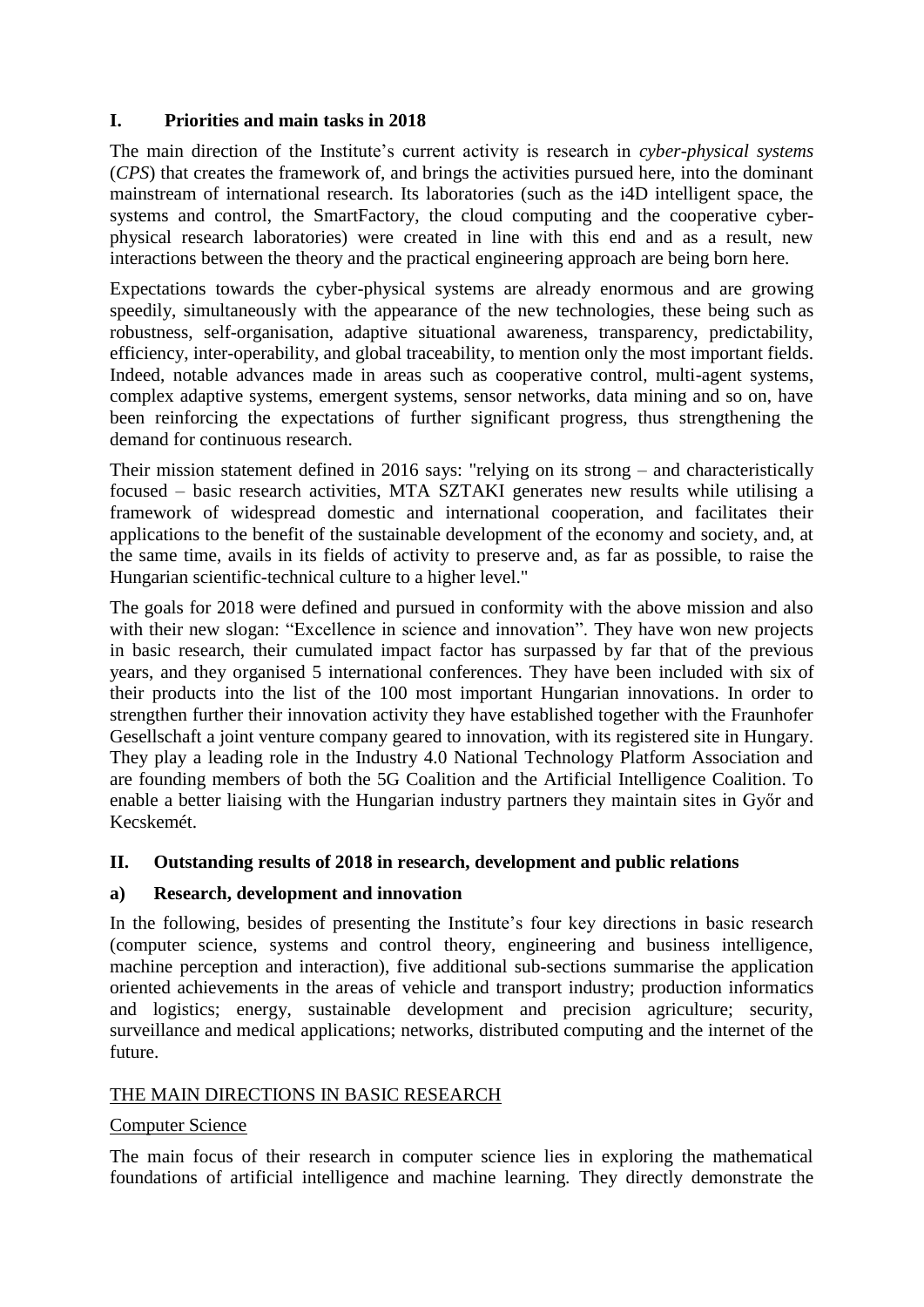practical applicability of their results in the areas of autonomous vehicles, smart factories, social sciences, human behaviour, anthropology, agriculture and biology. A characteristic feature of their approach is a strong collaboration of engineers and mathematicians: while their results are always experimentally validated over real data, but, due to the huge size of the problems, their algorithms have to be based on rigorously proven foundations, as well as on a deep knowledge in the theory of algorithms, probability and algebra.

Main results achieved in 2018:

- One of their main lines of research in the field of *parameterized algorithms* is the socalled "square root phenomenon" on planar graphs: it has been observed that for most parameterized problems on planar graphs, the optimal running time is exponential in the square root of the parameter.. They showed that the Traveling Salesperson Problem on directed planar graphs exhibits such behaviour; this result was known before only for undirected planar graphs. Furthermore, they have proved the surprising theorem that the Steiner tree problem does not have this property: there is no algorithm that is subexponential in the parameter. The significance of the result is that it is the first genuinely planar natural algorithmic problem where the square root phenomenon does not apply.
- In earlier research, tight lower bounds were given how the best possible running time can depend on *the tree width of the input graph*. Continuing this line of research, exact results were given for the general problem class of reflexive list homomorphism. For every fixed target graph, tight upper and lower bounds were given for the dependence of the running time on the tree width.
- They have contributed essentially to the recent breakthrough in the *determination of invariants of matrix tuples*. The problem and the result have impact even beyond the invariant theory, from the permanent-determinant problem of the theory of computation through the theory of division rings, up to the Brascamp-Lieb inequalities. Their main result is a deterministic polynomial time algorithm which solves a constructive variant of the problem. They gave an invited lecture about these developments at the Institute for Advanced Study in Princeton.
- They applied methods from the *theory of algebras with involution* to solve certain computational problems. One such problem is the simultaneous isometry of a collection of quadratic forms. For this algorithmic problem they gave a randomized polynomial time method over finite fields. The result can be applied to compute the isomorphism of certain groups, and also to attack a known authentication scheme. An efficient algorithm was found to transform collections of symmetric or skew symmetric matrices into each other via left or right multiplications. This task can be considered as a special case of the famous polynomial identity testing problem, too.
- They designed a *machine learning method* to find a linear function based on a sample of vectors whose distribution depends only on the values of the function over these vectors. The complexity of the algorithm is simply exponential in the number of values taken with nonzero probability, while polynomial in all other parameters for finite parameter sets. They have successfully applied their method as a building block of quantum algorithms for detecting structural symmetries in the data and, among others, extended the set of cases of the famous hidden subgroup problem that is solvable in polynomial time.
- They designed new multi-target approximation schemes for *the resource constrained shortest path problem*. They have proved that an approximation scheme exists only if the number of resources is constant. Furthermore, they have extended this theorem to other multi-target combinatorial optimization problems as well.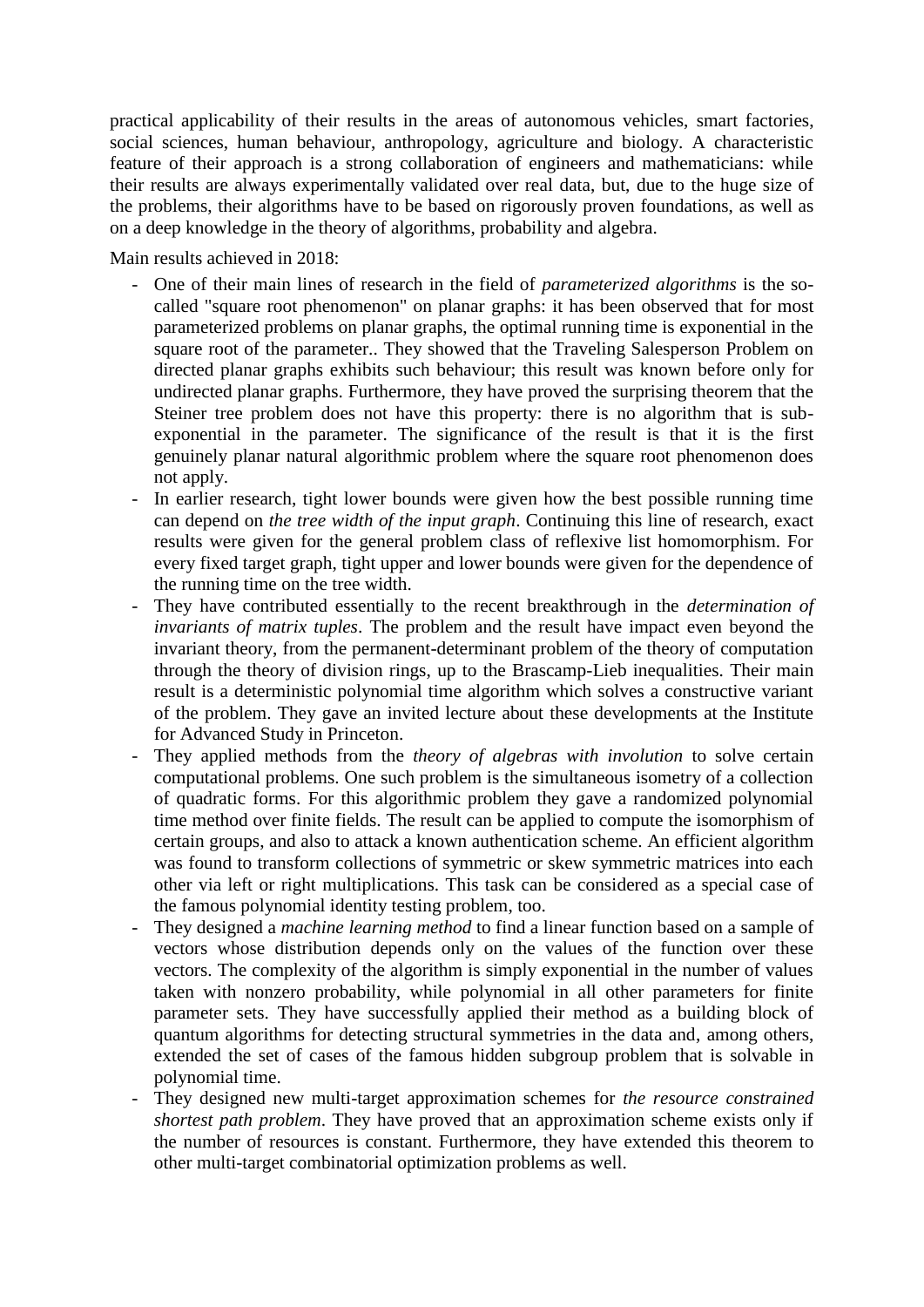- They have shown that no ranking methods based on paired comparisons can satisfy two basic requirements – i.e. independence of irrelevant matches and self-consistency – at the same time. They have provided an axiomatic characterization of an index measuring the inconsistency of pairwise comparison matrices, together with an axiomatic characterization of the logarithmic least squares ranking method.

These research activities were funded largely by high-prestige grants: the *ERC Consolidator Grant* and the *MTA Momentum Grant*. Their main industrial partners in the research and development activities are: Ericsson Hungary, OTP Bank and Bosch.

#### Systems and control theory

Here they address systems modelling and identification, model reduction and identification, as well as the control of adaptive and robust distributed and networked systems.

- New results have been obtained in the field of model reduction, *signal processing and system identification research*. Based on the results of the Kolmogorov n-width theory, important parameters (fault limits) have been given for both H2 and H-infinity cases related to the hyperbolic distance of the uncertain poles. A model reduction strategy was introduced that depends only on this information. Using a model reduction based on modal decomposition, that can preserve the consistency of the various states, high dimensional LPV (Linear Parameter Varying) and qLPV (quasi Linear Parameter Varying) systems describing the dynamic behaviour of flexible airplanes and similar engineering objects have led to new results.
- In the traditional, local approach to *control design based on geometric principles, the concept of parameter varying invariant subspaces* was introduced and, in the case of affine parameter dependence, efficient algorithms to calculate them were developed. In their recent research emphasis was placed on the analysis of lateral dynamics and driving stability of road vehicles by coordinating the steering system and the brake/drive systems.
- Research has been carried out *to explore the possibility of global (input-output) applications of geometric system theoretic methods,* revealing the common geometric background of robust control design methods. The geometric approach of Klein's theory has been used successfully in the world of robust control, e.g. where points in the geometrical meaning can be identified with stabilizable systems, while Möbius transformations provide movements that define the geometry. It has been shown that transformations of certain hyperbolic spaces provide a common background for robust control tasks and they have revealed the system theoretical properties of an action or group of actions invariantly describing a given property on the stabilizing set or on the set of all stabilizing controllers associated with the given performance level. A novel alternative geometry based parameterization was presented with a group theory approach that, unlike the Youla parameterization, is independent of coordinates, i.e. it requires the knowledge of the system and one stabilizing regulator only.
- In the fields of *fault detection and null space based structural reconfiguration* it has been shown how reconfiguring control design methods can be applied to guarantee the performance specification of the systems. Design methods were also developed to define dynamical filters generating the null spaces of LPV systems.
- In the field of *robust control*, design methods for structured uncertainties were elaborated jointly with researchers of the University of Minnesota. These methods are able to take into consideration the structure of the uncertainty in addition to the user defined structure of the controller. Thus, the tuning of the control structures applied in engineering (automotive industry, aerospace industry, etc.) becomes possible not only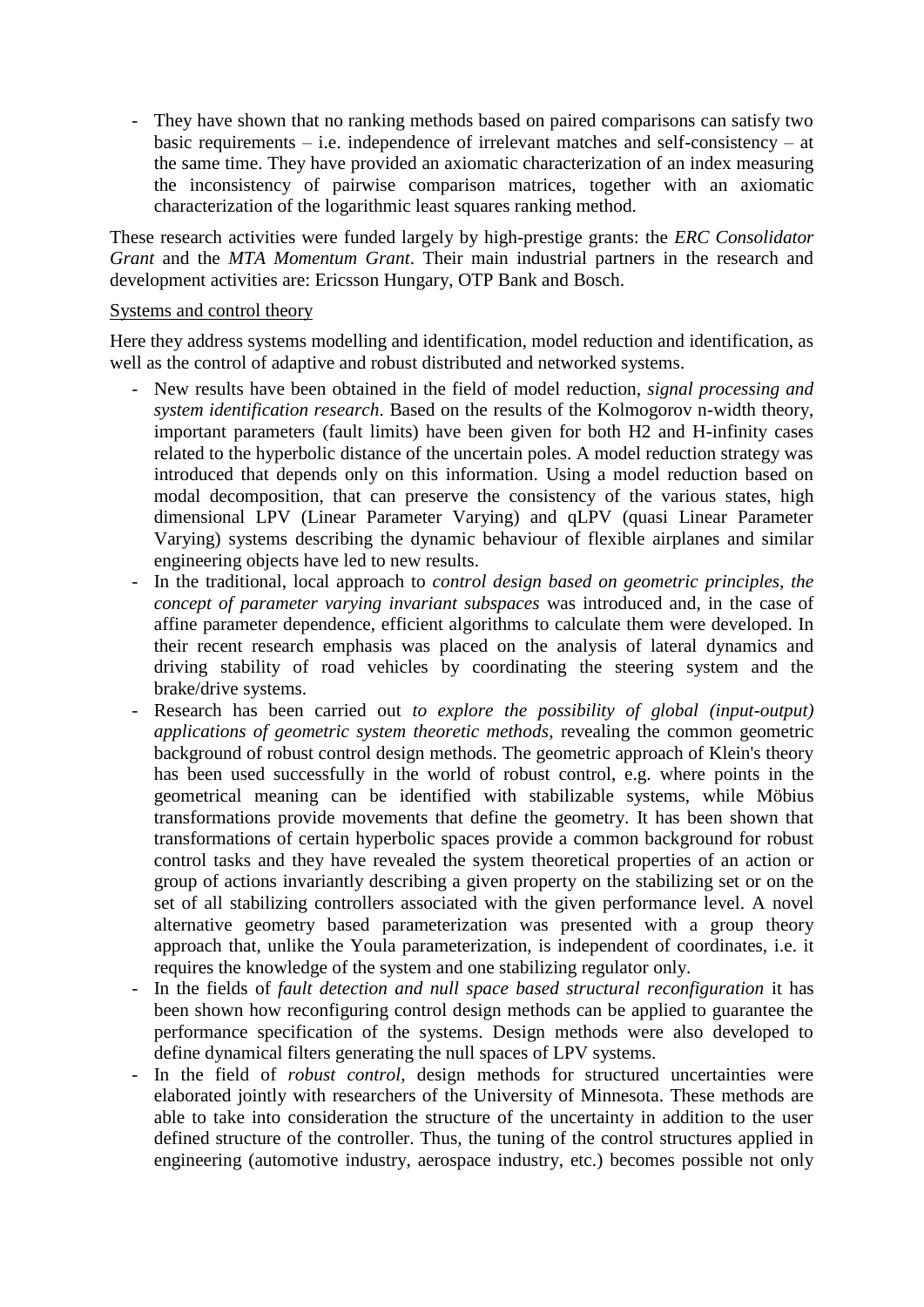for nominal but also for uncertain systems according to the H-infinity performance metrics.

- New results related to the *control theory of nonlinear systems* that were achieved on problems associated with robust control design using LPV and qLPV models have shown that Mobius transformations defined by unimodular matrices preserve the internal stability of the closed loop. They have also formulated an explicit formula for the calculation of the elements of the transformed loop.

The results obtained and described above have been primarily used in the energy, transport and vehicle industries. Together with industrial partners such as Airbus, Bosch and Knorr-Bremse they conducted activities in European and Hungarian collaborative research projects with the aim at exploiting the theoretical results directly in the industrial practice.

#### Engineering and business intelligence

Research in this field focused on the design, planning and control of cyber-physical production and logistic systems, as well as the adaptation of their operation to the ever changing conditions. By its nature, necessarily, interdisciplinary research was conducted in a number of fields related to computational theory, operations research, manufacturing science, production engineering and artificial intelligence. Main results obtained in 2018 are as follows:

- They participated in laying down the foundation of Fraunhofer's new strategic initiative aiming at the *biological transformation of manufacturing*. Recommendations were formulated on how to use and integrate systematically the biological and bio-inspired principles, materials, functions, structures and resources for the benefit of intelligent and sustainable manufacturing technologies and systems from the product design up to attaining the full potential of the production systems.
- They participated in an international study which has led to the conclusion that *production permeated by digitization* must become more effective in response to human needs in social, economic, and environmental terms. There is a need for increasing the social innovation of companies, for a more active inclusion of customers into the value chain, and for supporting this value co-creation process by cross-industrial IT platforms.
- *Constraint based mixed-initiative decision support workflow and system* for assembly process planning were defined and implemented. The workflow follows a hierarchical, iterative structure, departing from geometric models and terminating at the humanreadable work instructions, which also covers the automatic generation of textual and animated 3D content.
- A new correlation based, randomized method was proposed which, under minimal statistical assumptions, can construct *non-asymptotic, distribution-free confidence regions* for stochastic dynamical systems estimated from empirical data.
- An input design approach was suggested for *resampling-type confidence region construction methods*, such as the *Sign-Perturbed Sums (SPS)* algorithm. The method selects inputs in such a way that minimizes the expected volume of the constructed (non-asymptotic, distribution-free) confidence region, provided that the inputs of the system can be chosen within given constraints.
- They have proved that the *single-machine scheduling problem with unit-time jobs, chain precedence constraints and a total weighted completion times' target function* is NP-hard.
- For the *online pickup and delivery problem with time window uncertainty*, where the pickup and delivery locations are known in advance, but the time windows are only defined by some distribution, they devised a new heuristic procedure which gives significantly better results in much shorter time than the previous methods.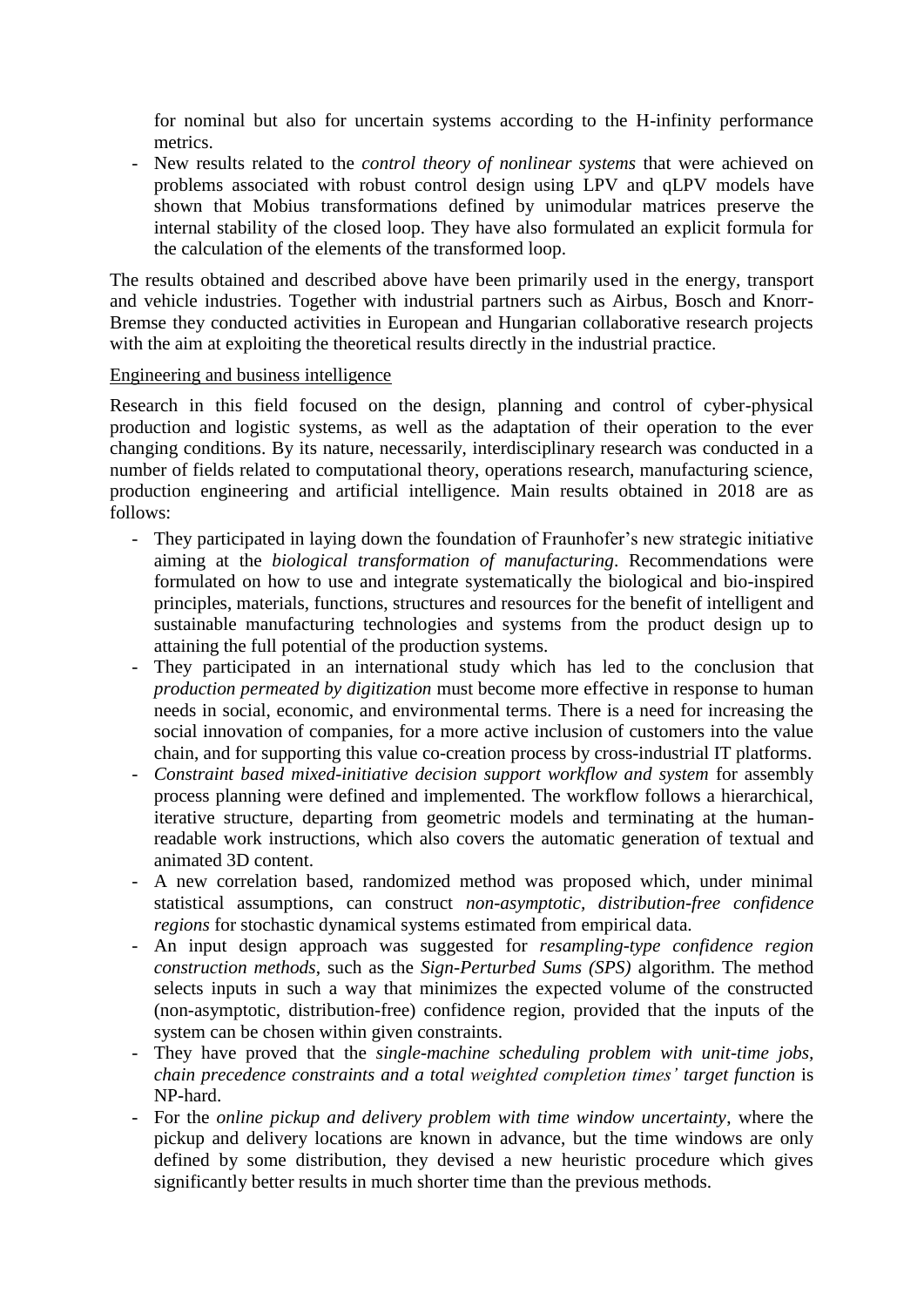- For the *conflict-free control of autonomously guided vehicles*, they devised a new, scheduling based approach which guarantees that all vehicles reach their destination, and even idle, blocking vehicles are moved out of the way.

Most of the targeted basic research was carried out in the frameworks of strategic national research projects (OTKA, GINOP, NKFIA). The theoretical results provided ground for follow-up industry-motivated applied R&D projects. Their experimental research environments – both the Smart Factory pilot environment at the Budapest site and the Industry 4.0 pilot production and logistics laboratory at SZTAKI's Győr site – have been substantially extended. These facilities support applied research and are open to education as well as to industrial innovation.

#### Machine perception and interaction

- *Orientation of robots based on visual information*: A deep convolutional neural network architecture has been developed which can be used to estimate the depth of each frame based on a single image view more precisely than with any other algorithms in the literature. Retaining the network architecture, with little further training, the procedure can be applied to both indoor and outdoor environments. Based on this deep learning structure, the semantic class of frames can also be well estimated.
- A solution has been provided for recognizing and tracking vehicles based on partial information (little data, partial shape) from *3D laser scanning* by introducing new 3D and 2D image features using deep learning convolutional nets that can detect road objects reliably even from a long distance.
- *Voxel model based 3D deep learning network* has been proposed for automatic semantic segmentation of point clouds generated by mobile laser scanning (MLS) that allows phantom regions and moving objects to be removed from raw MLS measurements, marking as static – so they can also be used as a landmark – the regions of street shapes.
- For estimating *epipolar geometry*, a method of calculating the relative displacement of cameras from five-point correlations has been proposed, instead of the former sevenpoint correlations, thus significantly reducing the runtime of robust estimation procedures. In cases where the affinity equations of the optical system are known in part, an effective method has been developed in which they can calculate relative displacement of the cameras from two known epipolar geometries for known internal calibration.
- A new method for *automatic registration of three-dimensional spatial measurements* with different characteristics and for assembling point clouds of moving vehicles without using sensors (GPS, IMU) has been provided. A Markov Random Field model has been proposed for recognizing moving shapes and variations on aggregated data using a representation of the depth map of point clouds.
- *Holographic measurement* provides the opportunity to restore not only the distribution of the intensity of objects, but also their phase distribution as well, which carries information of the shape and refractive index. This can be done relatively easily when using an off-axis system, but then the measurement is very sensitive to vibrations and the resolution of the sensor cannot be utilized on the whole surface. In the case of an inline arrangement, however, although it allows a robust measurement, the phase restoration can only be carried out with a very slow iterative procedure, or the resolution of the reconstruction will not be large enough. They have provided a measuring arrangement and a numerical algorithm that combine these two types of holographic measurement methods, thus significantly increasing the speed of the reconstruction.
- *Phase contrast microscopy measurements* for transparent samples were extended and even replaced by numerical quantitative phase reconstruction methods using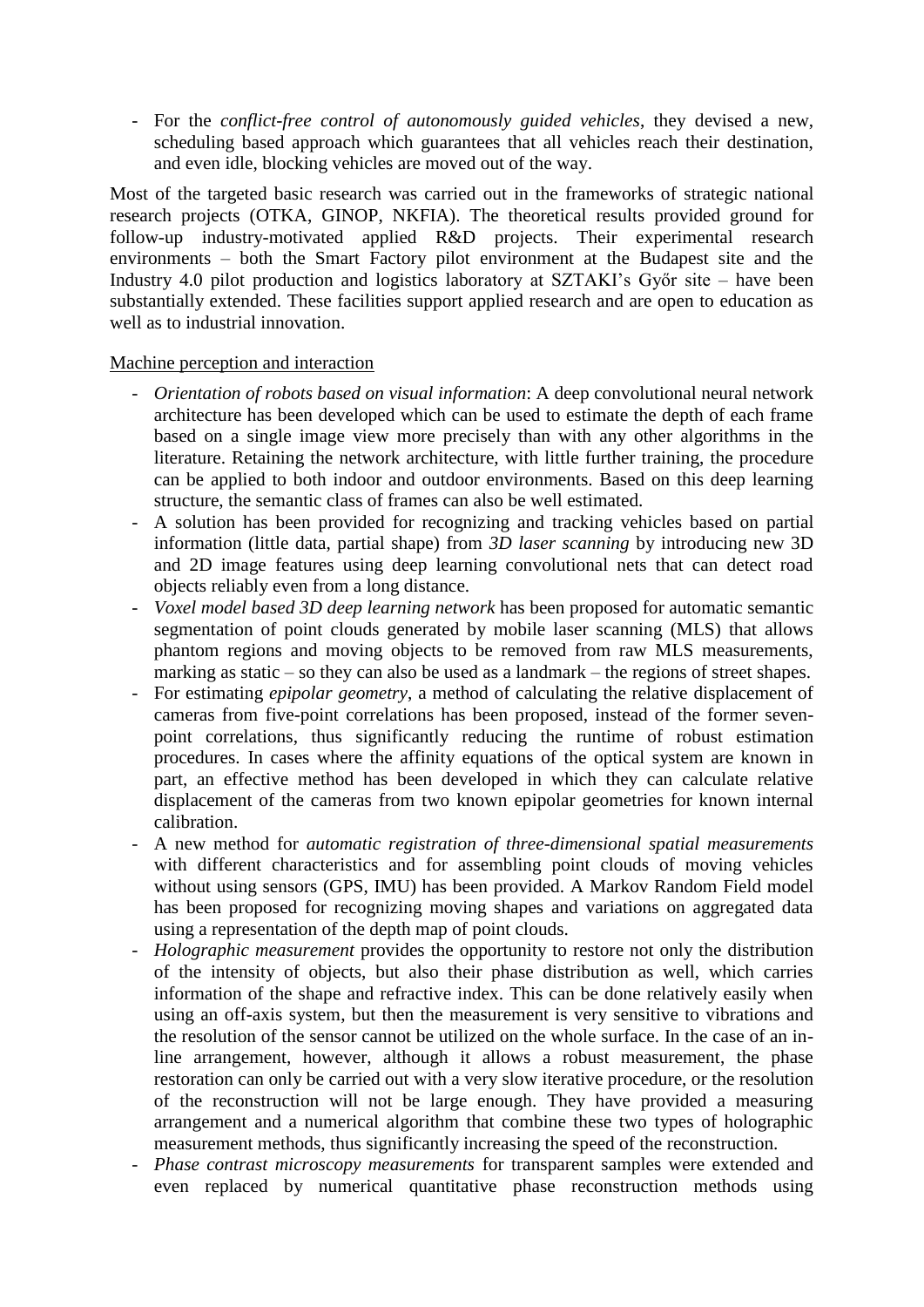holographic and intensity transport algorithms.

#### RESEARCH AND DEVELOPMENT ACTIVITY

#### Vehicle and transportation systems

Technology developments related to vehicle industry and transport were structured typically by the aerial and road transportation means and systems.

- In the field of *decision making strategies for autonomous vehicle systems*, research has focused on optimal handling of vehicle interactions. For risk assessment of overtaking manoeuvers, a probabilistic analysis, based on statistical samples and frequency functions, was given, and route-based optimal route search algorithms were used for route planning. Methods for calculating energy and time optimal solutions that involve neural networks to accelerate computational time have been discovered to handle intersection crossing interactions of autonomous vehicles.
- It was proved by research that coordination of the infrastructural elements of autonomous vehicles and intelligent transport systems has a significant impact on the *optimization of traffic characteristics*. Exploiting the benefits of coordinating microscopic and macroscopic transport elements is a theoretical and practical challenge. The Model Predictive Control (MPC) strategy was developed to harmonize the speed profile of autonomous vehicles and the magnitude of the traffic flow at the controlled entry points of the transportation network.
- An actuator-integrated, robust, LPV based reconfiguration strategy on the basis of set theory was developed in the research field of the *control theory problems of the variable- geometry suspension system*. Considering the compactness of the construction, variable-geometry systems may get a function in the controllability of the lightweight electric vehicles in future urban traffic.
- Significant amount of data can be obtained through the *communication and sensor networks of autonomous vehicles*. From the analysis of large-sized datasets, the availability sets of the intelligent actuators of the vehicle were defined by machine learning based methods, and a method was proposed for the estimation of the side-slip angle that is critical for the stability of the vehicle. The application of big data in the control design of autonomous vehicles represent a new, innovative method even in the international research arena.
- Research on camera based aerial image processing and reactive avoidance systems for *unmanned aerial vehicles (UAVs)* has been carried providing "sense and avoid" functions. The aircraft detects the intruder target machine on a visual basis with the onboard multi-camera vision system, the GPU imaging unit and the navigation equipment. By combining the fields of flight dynamics, optical sensing and deep learning, a new closed-loop control system that significantly increased the reliability of collision detection has been demonstrated. The technology elaborated provides a solution for the safe spatial separation of autonomous planes for UTM (unmanned traffic management) and contributes to the safety of following the GPS-controlled route.
- Using visual information, new results have been achieved in the research of *automatic landing systems*, relying on advanced data processing, image acquisition and sensor fusion methods. In addition to detecting the landing site with a given geometry, image processing and sensor fusion methods have been developed to monitor the confidence level of the estimation, required for safety critical applications. Reconfigurable control methods for automatic UAV landing algorithms were validated, taking into account the dropout of various sensors (ILS, GPS) in a Monte-Carlo simulation campaign.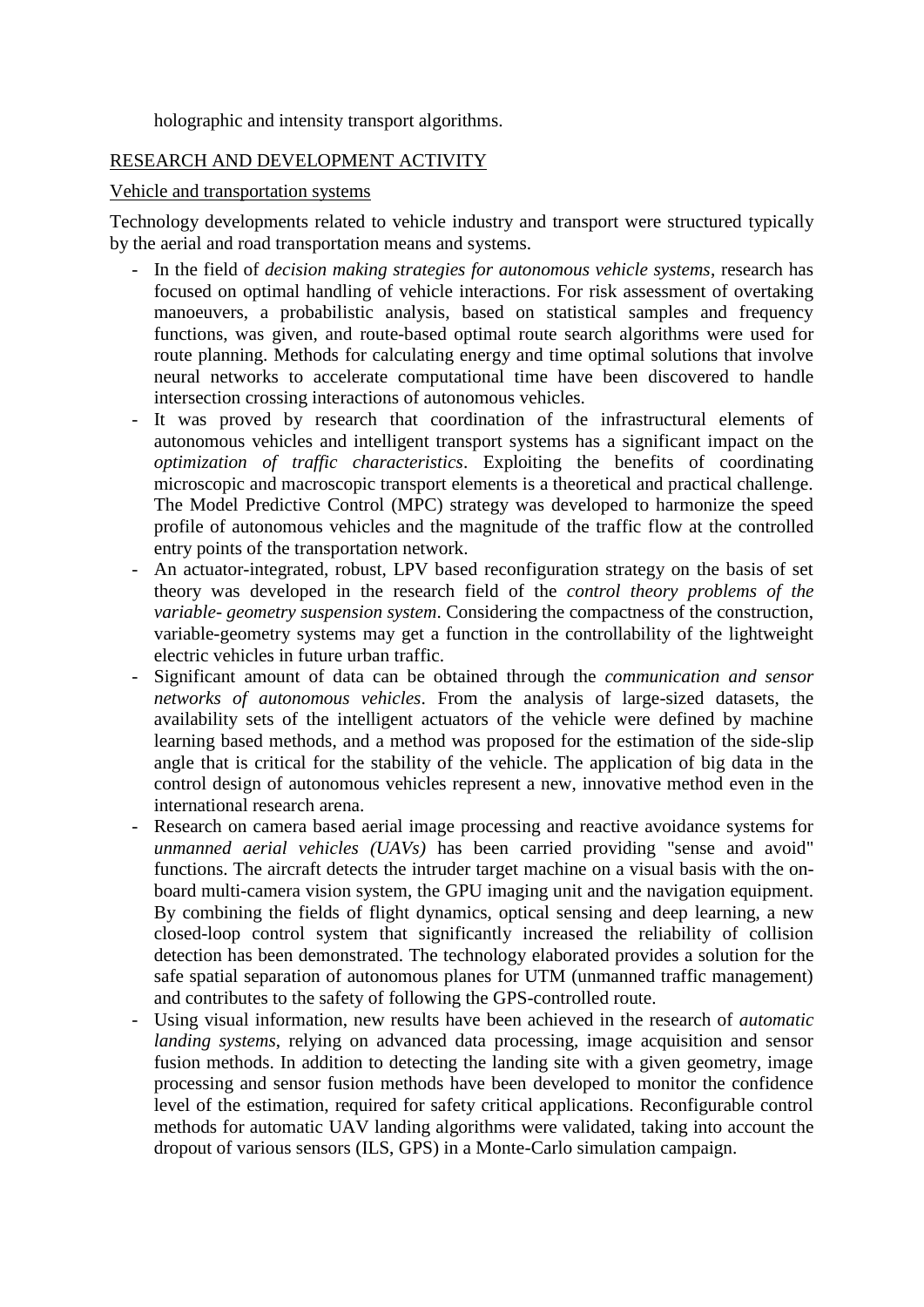- A c*ollision avoidance system based on deep* learning has been developed which is able to provide relative location information in case of known ground objects. The system was implemented on-board in an Unmanned Aerial Vehicles.
- The *flutter phenomenon resulting from wing flexibility* has been studied by investigating the multidisciplinary aerodynamics, the structural and flight dynamics of aircraft behaviour using efficient measurement and control techniques. These studies, including effective mathematical modelling, model reduction, measurement and control methods have raised significant international attention. Several models of different abstraction levels have been developed that cover the needs of the applications, from the flexible behaviour of the simple two degree-of-freedom wing, up to the dynamic behaviour of the entire aircraft. The real-time implementation aspects of the advanced control techniques have been solved by a custom-made avionics system providing high computational throughput and low latency.

#### Production informatics and logistics

Research, development and innovation in *production informatics and logistics* focused on the configuration, modelling and operation of production, service providing and logistic systems with some detours to the energy sector. Key results achieved in 2018 are as follows:

- A *cloud based, orchestrated IT platform for cyber-physical systems* has been created that is independent from cloud infrastructure providers. The system is capable of collecting and processing large amounts of data from production lines, as well as of performing simulations which capture the behaviour of the overall production system.
- They integrated *discrete-event and agent-based simulation methods,* capable of modelling production and/or logistic systems, for supporting operation planning, shortterm performance prediction and evaluation of interaction modes in the same physical production environment. The agent-based model runs as a *digital twin* in parallel with the physical environment and, in case of a failure it takes over the control of the environment based on a distributed fault-tolerant logic and the predictions of the discrete-event model.
- A network theory based approach was elaborated for the robustness analysis of production networks consisting of numerous elements, with *special emphasis on the relationship of the complexity, robustness and efficiency aspects of the networks*.
- They elaborated a *machine learning based decision support method* that is capable of near real-time processing of structured or semi-structured data, obtained from manufacturing execution (MES) or supervisory and control data acquisition (SCADA) systems. The data gathered enable the periodic refinement of the prediction (typically regression based) models.
- The so-called *fluid computing concept* was adapted to cyber-physical production systems, with the primary aim to transform traditional manufacturing resources into networked, embedded components compatible with the Industry 4.0 distributed production paradigm.
- In cooperation with *Hitachi*, a method based on mixed-integer linear programming and advanced search heuristics has been developed for the joint optimization of the product design and assembly processes, as well as for the application of the results at the strategic level in production and capacity planning. The method was published after international patenting.
- They developed a new method, supporting the cost efficient *capacity management of robotized, modular assembly cells* applied in the automotive industry, considering both strategic and tactical level decisions.
- A control framework that integrates novel communication modalities was developed to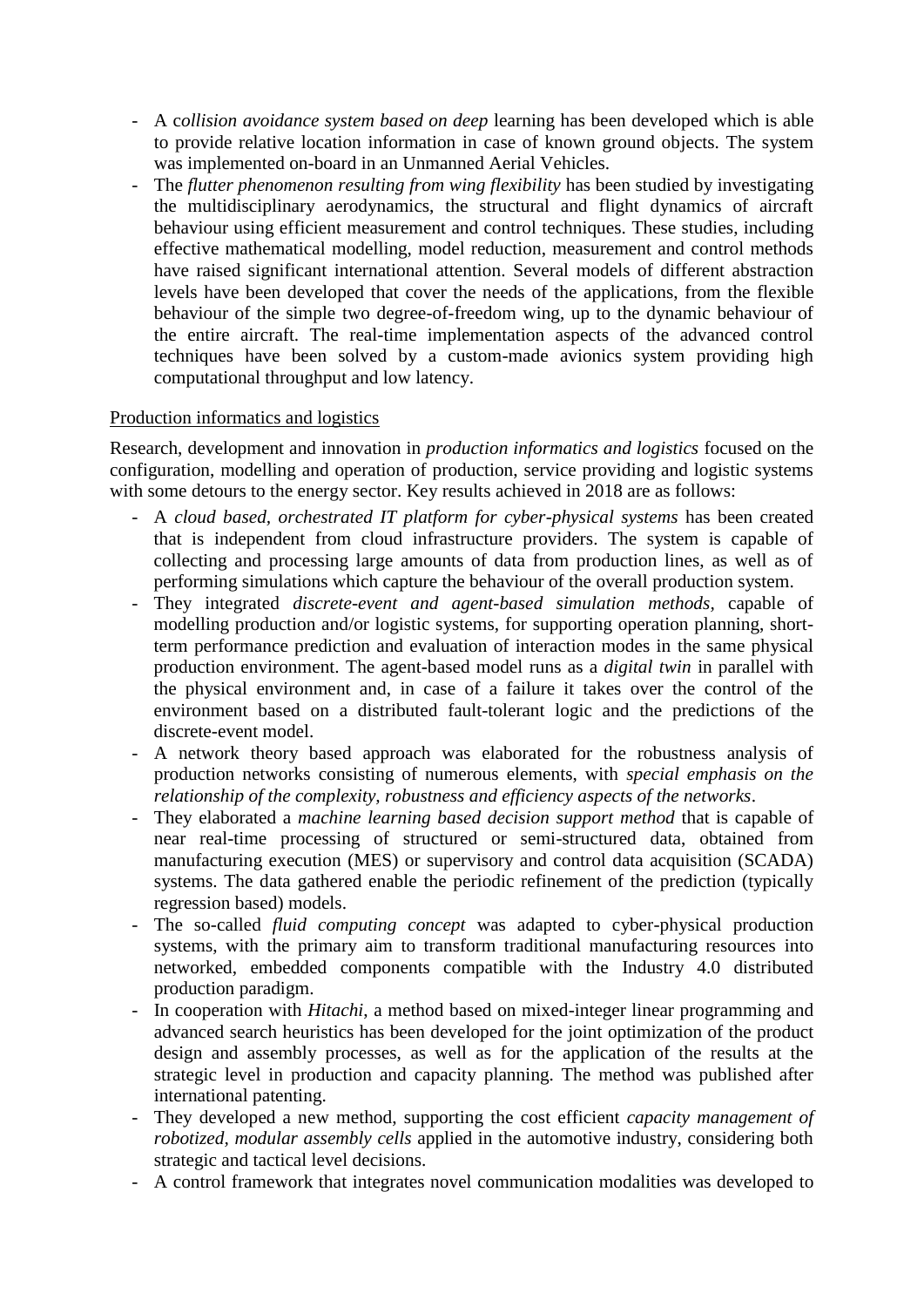support *human-robot collaboration* based assembly. The application of contactless modalities, such as using VR-glasses, point cloud based gesture recognition or voice control, provides the required efficient communication for human-robot collaboration.

- Significant *machining efficiency increase* has been realized in industrial collaboration, under real production conditions, in the field of Electrical Discharge Machining (EDM) with the combined application of artificial neural network models, non-linear experimental design and iterative optimisation techniques.
- The Industry 4.0 pilot production and logistics system in Győr has been expanded with a new process execution architecture by making use of the so-called OPC Unified Architecture (OPC UA) modelling methodology. Within the European Learning Factories initiative, special emphasis was put on linking this facility to other similar ones at different locations, thus forming a distributed production network. A significant result was the parallel development of a collaborative human-robot assembly station at multiple locations that enables the transfer of interoperable algorithms and specific process solutions to workstations at other locations, leveraging the concept of the digital twin.

#### Energy and sustainable development

- Their industrial activity based on the long-term strategic cooperation with the MVM Paks Nuclear Power Plant Ltd. continued in the field of *control and supervision of power generation systems*. They played a key role in developing a high-level architectural concept for the control systems to be modernized and in defining the qualification requirements of the measurement circuits to be replaced as well as in the design of computer security of the turbine control system and the renewal of the testing environment for the Reactor Protection System (RPS).
- A *multi-target optimization approach* was applied for planning the heat supply in the residential sectors in Budapest. The possibility of nuclear energy co-generation development in the region of Paks was formulized and investigated in the form of a special distribution problem.
- The *quality control of the renewable pellet heating materials* was reviewed. New raw material measurement methods were integrated into the production process, and recommendations were made for the extension of the related ISO standard.

#### Security, surveillance, medical and biological applications

- *Remote sensing methods for environmental and safety applications:* A new algorithm and methodology for mapping and monitoring small-scale wetlands by fusing different segmentation techniques based on satellite multispectral images has been completed.
- A *holographic method* has been developed that replaces the linear search process of microscope focus detection. It makes possible to calculate the focus explicitly from a single remote measurement, making it easier to identify the location of the objects, improve visualization, and significantly increase measurement speed. The results were used in the state-of-the-art automated urine analysers developed and manufactured in Hungary.
- In the *cyber security* domain hey developed a decentralized solution where contributing parties in federated learning can be held accountable for, and have their own model updates audited, without resorting to a centralized training set. Experiments have shown that the increased complexity caused by the so-called blockchain technology has a limited performance impact on the federated learning, while providing full transparency over the distributed training process of the neural network.
- HunCERT is continuously providing *cyber security incident response* to Hungarian Internet Service Providers. In the course of 2018, it has processed more than 6000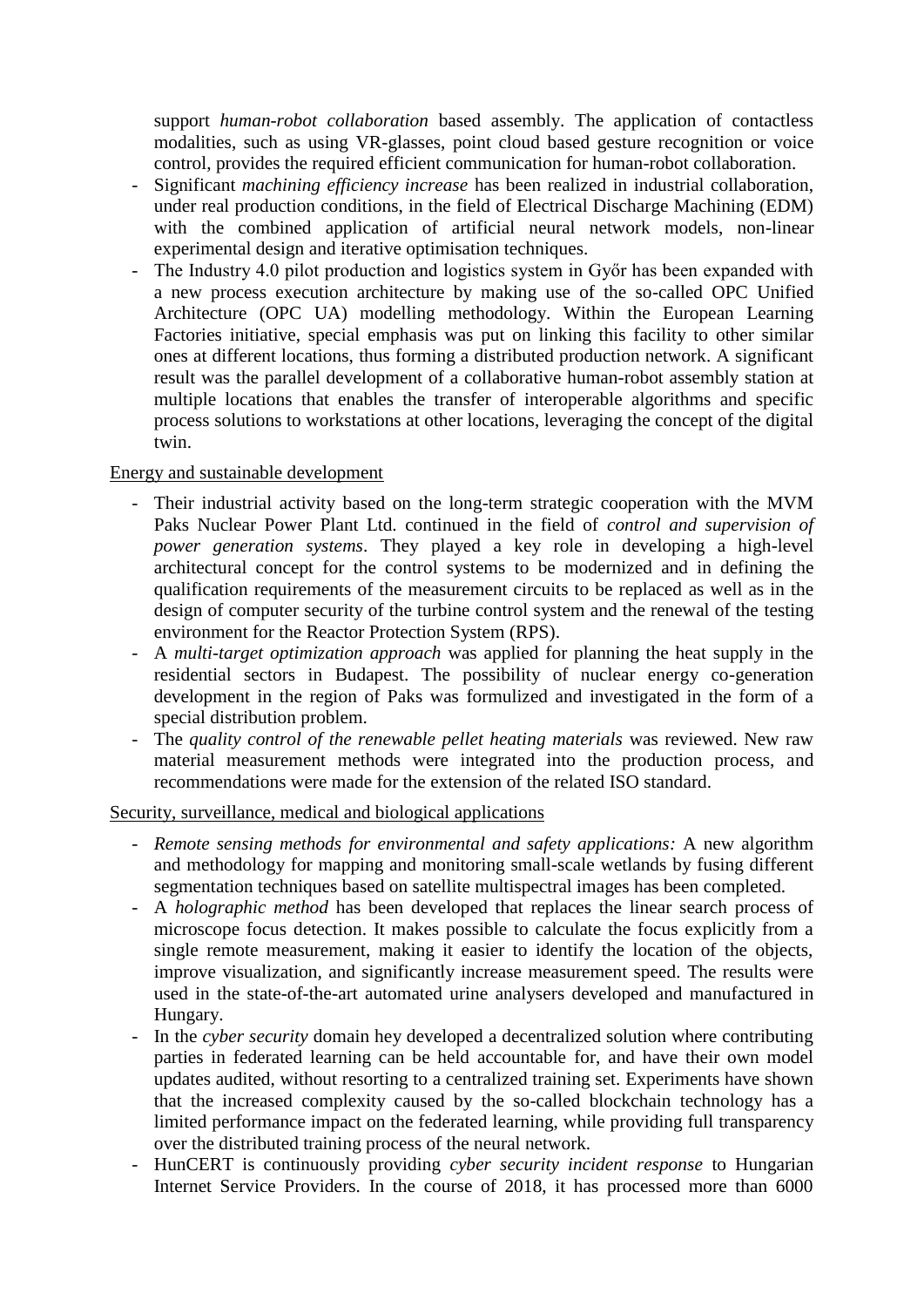incident reports, issued 9 urgent security alerts, organised a security workshop and maintained its *national computer security sensor network*. This activity is carried out in close cooperation with National Cyber Security Centre (GovCERT) which is also using solutions produced by the Institute.

- Commissioned by the Governmental Information Development Agency, the Institute is operating EduID federative authentication infrastructure, providing access to several thousands of online services for more than 100 national research and higher education bodies, partaking in projects such as the digital reconstruction of the Széchenyi National Library. They are key contributors to the GÉANT GN4 EduTeams programme, aiming at the establishment and further development of the federative identity management services for the European education and research network.
- A *vision based medical examination device* has been developed that can detect the most important physiological signals (pulse, breathing) of humans and animals remotely on a non-contact way. Hospital testing of the system has been started.
- As one of their first applications of artificial intelligence to bioinformatics, in collaboration with the Semmelweis University they investigated the phenomenon of *protein translocation*. Certain proteins frequently change location within the cell to fulfil certain roles, while others rarely or never change location. So far, little was known about these proteins, despite the fact that translocation has a key role both in cell functioning and generating diseases as well. By using gradient boosting, they were able to predict the translocation affinity of 13066 proteins.
- In another application, together with researchers from the Genetics Department of Eötvös University, they used artificial intelligence to *predict the role of proteins in the ageing process*. In their result, they have combined the predictions of several mathematical models to rank human proteins by their anticipated importance in the ageing process.

#### Networks, network systems and services, the future of the Internet

- They considered the *failures of wide area communication networks* due to natural disasters or malicious attacks with geographically extensive impact. They developed an efficiently computable stochastic model for studying certain regional failures. Their basic assumption was that such disasters make the links and nodes of a larger geographic area fail simultaneously (correlated failures occur). The model/method has been validated by computational experiments.
- They described a new neural embedding scheme for *dynamic networks in which the edges arrive in a data stream*. Their algorithm can maintain the similarity and the importance of network nodes by updating the representation on-the-fly, as the new edges arrive. Based on invariant random fields, they gave a new non-personalized, itemto-item recommender method that can handle rare items as well.
- In cooperation with the Wigner Data Center they continued the continuous extension of the *MTA Cloud* and the provision of support to their users. The major goal of further development was to expand the capabilities of MTA Cloud towards artificial intelligence. Therefore, concerning the hardware solution, the cloud was mainly extended with GPGPU cards and in the software, they have been investigating the tools and environments that support machine learning and big data applications like TensorFlow, Keras, DL4J, Spark. As a result of the research they have created a multimachine high performance Spark cluster by which large scale MI and big data applications can be executed in an efficient way. On the web page of Occopus the required infrastructure descriptors of the Spark cluster can be accessed. By means of these descriptors scalable, cloud-agnostic Spark clusters can automatically be built in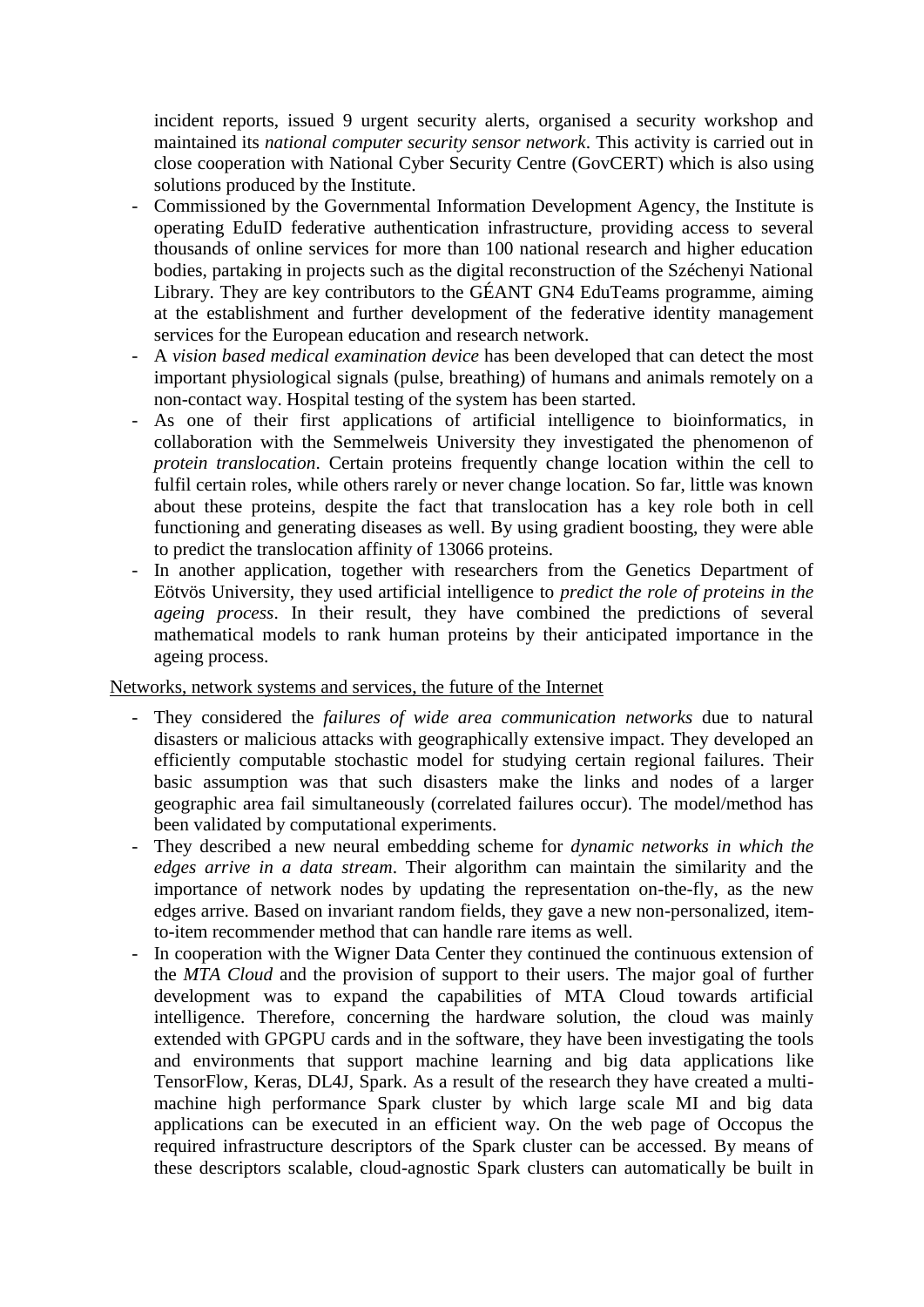the major cloud types including the OpenStack of MTA Cloud as well.

- In the framework of the H2020 project COLA they have been pursuing research in two main directions. One of the major goals was the development of the Policy Keeper component whose task is the automatic scaling of the MiCADO based applications in clouds in such a way that the parameters controlling the scalability options could be collected and used in the most flexible way. The other goal was to optimize the decision making mechanism in Policy Keeper by applying reinforcement learning methods.
- In the H2020 project CloudiFacturing, they have developed for Industry 4.0 a data transfer technology that enables data transfer among various types of storages (e.g. HPC, Cloud and local solutions). The method developed facilitates uniform and efficient data transfer among the selected storages and supports the execution of large scale simulations and complex analytics related to mechanical engineering processes.
- They played a key role in the development, implementation and launch of the new version of the national scientific publication registry system called Hungarian Scientific Bibliography (MTMT2). The software development of the final version of the entire system has been completed, its final testing has been performed that checked from the aspect of live operation each and every vital software feature. The complete database managed by the MTMT1 system has been migrated, in the course of which automatic data cleaning has also been carried out.
- A new and innovative open source virtual and extended reality programming library has been created under the name ApertusVR. The ApertusVR software development toolkit has defined a unique abstraction layer that addresses the problems of virtual reality industry application development.

#### **b) Science and society**

The communication policy and PR activity of the Institute are determined by the usage of advanced channels, interactivity, transparency, corporate social responsibility and the dynamic mixing of the researchers' attitude with the marketing approaches. In 2018 the Institute surpassed the previous years by issuing 15 press releases, 140 reports on institutional news and events as well as having nearly 220 media appearances.

Besides the online media, their relationships with the television, radio and the printed media were further reinforced. Their activities were presented in 2018 by a series of articles in *Forbes Magyarország, Index, Népszabadság, MTI, HVG, Origo, 24.hu, Magyar Nemzet, hirado.h, Innotéka, and 444.hu.* Many of their scientific results were published in the regional media – like boon.hu, eszak.hu, delmagyar.hu – the biggest professional online and printed media and the partners' newsfeeds, e.g. in *qubit*, *Autopro, Computerworld, GyártásTrend, Techstory, Techmonitor, Járműipar, Piac és Profit and IT Business*. The Institute's experts gave interviews at several occasions in the most important commercial and national media like *Kossuth Rádió, Petőfi Rádió, Info Rádió, M5 TV, M1 TV, ATV and Hír TV.* 

The contents presented in the social media was updated on a daily basis and their *Facebook* page has nearly 900 followers; the approximately 400 entries of the year generated 45.000 downloads and the number of organic accesses increases exponentially. Their official *LinkedIn* site published 180 entries in 2018, some 1000 people follow the Institute on this business social media. Besides the above, they are represented by 4 individual pages on *Wikipedia*, and some 40 videos were uploaded on their official *YouTube* channel with the highest number of views being around 5500 annually. A new concept for the online Newsletters has been elaborated to strengthen both the internal and external partner communication. 75 newsletters have been issued so far.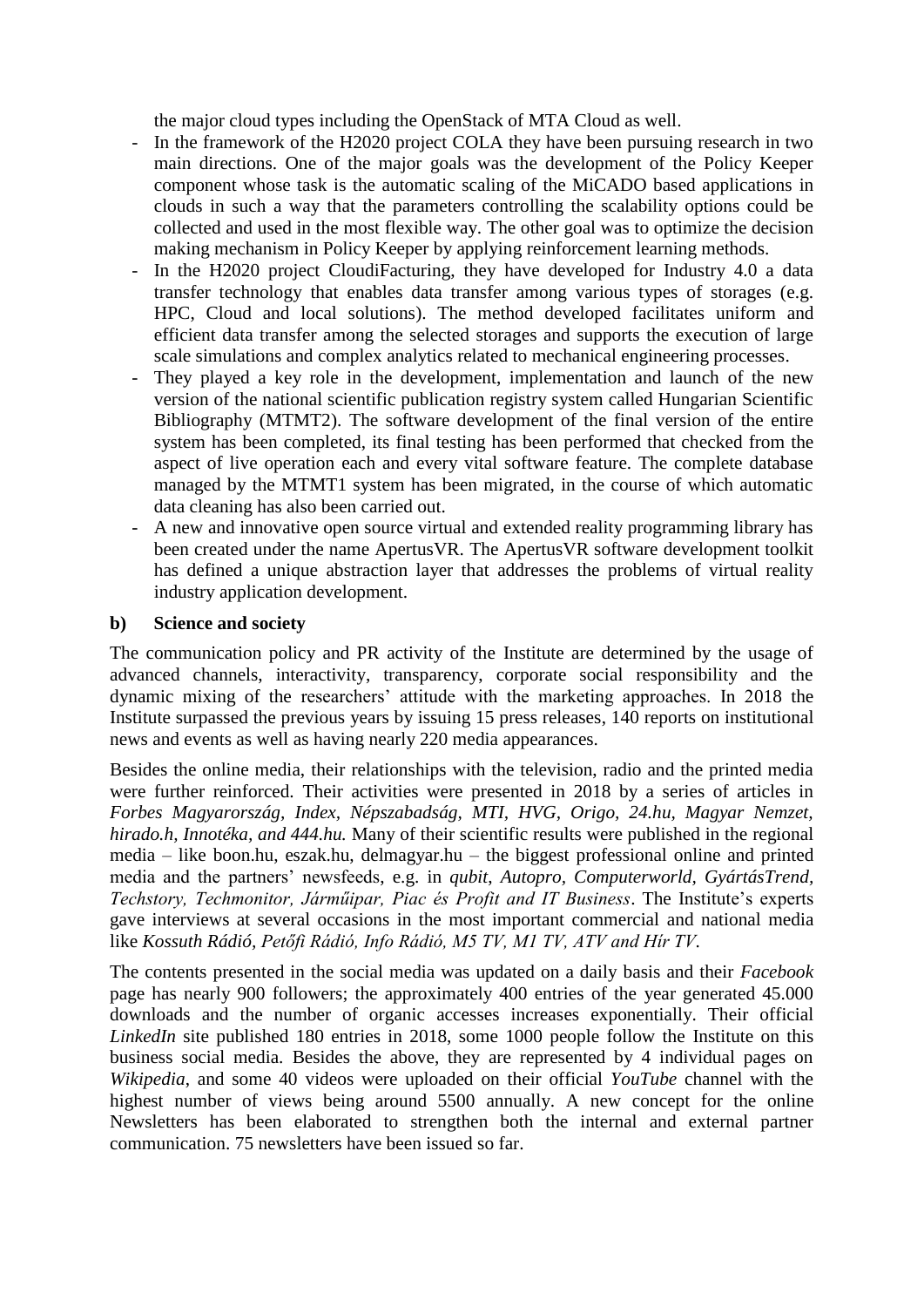The Institute continued in 2018 its traditional initiative of the "Researchers' Night" event. They received their visitors, altogether 400 people, besides their premises in Budapest and Győr, in Burgas, too. They were present at the "*Feast of the Hungarian Science"* event by delivering an opening presentation. Similarly to the past years, they took part with their smart phone applications on the "*Digital Thematic Week*", the "*Fall Festival of the Hungarian Museums",* the *"World Day of Tourism"* and the "*Day of Hungarian Poetry"*. Their portfolio of free downloadable touristic applications was extended to cover the *Open Air Folk Art Museum at Szentendre*, the built heritage of *Inner Ferencváros* and the *Educational Path of Ipolytarnóc*.

In cooperation with Bosch Rexroth which is responsible within the Bosch Group for the Industry 4.0 technological developments and implementation, they organised the workshop "*The Digital Factory of the Future*" featuring international lecturers as well, and, for the second time, the event "*INDIGO Industrial Digitization Professional Day*" was held with demonstrations on today's relevant topics, the international trends and the professional services of EPIC InnoLabs Ltd. Both meetings were attended by 150-200 participants representing all segments of the Hungarian I4.0 ecosystem: large companies, SMEs, ICT service providers, professional organisations and governmental decision makers were present. The Institute appeared also on the "*Days of Industry*" spring fair organised by Hungexpo and other regional events, too, presenting its most recent achievements in robotics.

In 2018 six products of the Institute were listed in the publication "*The Top 100 most interesting Hungarian innovations*". They contributed to selecting the winner of the "*Factory of the Year*" competition in the Industry 4.0 category, and they were nominated for the *Innovation Radar Prize 2018.*

Several internal events significant from the science and society relationship point of view were held: for instance the commemorative meeting honouring the first competition in informatics for grammar school students, then the launching of the *Rudolf E. Kalman Distinguished Lecturer Programme* and initiating the series "*SZTAKI meetups*". Students of elementary and grammar school classes could visit their temporary exhibition displaying old IT devices, classical computers and other valuable relics.

The Institute, in cooperation with the Wigner Data Center continuously supports and develops the *MTA Cloud* research cloud infrastructure that is servicing the high computation needs of the MTA research institutes. Also, they developed the new digital archiving software system of the Hungarian Scientific Bibliography (MTMT2) and perform the maintenance thereof.

#### **III. Domestic and international relations in 2018**

In 2018 they played a decisive role in the establishment, then the definition of the operational environment and processes of EPIC InnoLabs Ltd, a joint venture company of MTA SZTAKI and the Fraunhofer Gesellschaft. The profile of the new innovation oriented organisation covers currently Industry 4.0 consultancy and training, optimization of production and logistic processes, production scheduling, industrial data analysis, artificial intelligence, integrated robots and sensors, and is being continuously expanded to bring the R&D achievements and competencies of the entire Institute close to its industrial partners.

Organization of international and important national events

They successfully completed the first phase of the project "Centre of Excellence in Production Informatics and Control" (EPIC), the most important outcome of which was the establishment of *EPIC InnoLabs Non-profit Ltd.* as a joint venture with the German *Fraunhofer Gesellschaft*.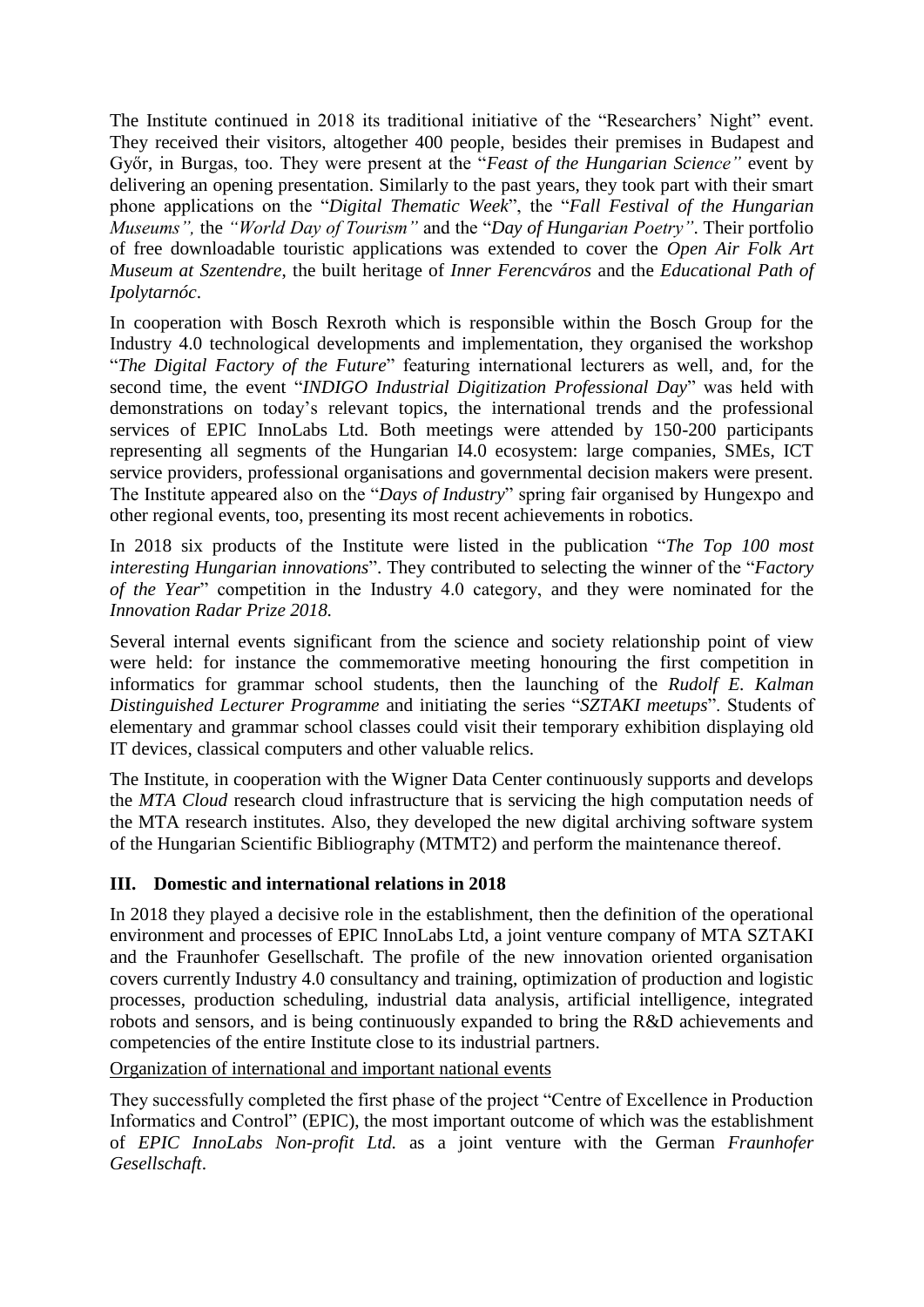With respect to this project, too, the most prominent event was the "*German-Hungarian Innovation Day*" held in Budapest on 25<sup>th</sup> May that was co-organised with the Fraunhofer Gesellschaft. At the meeting, distinguished personalities like the Chairman of the Fraunhofer Gesellschaft, the Chairman of MTA, the Minister of the Ministry of Innovation and Technology, the Chairman of FKFIH and the Director of SZTAKI have outlined their views on research, development and innovation to an international audience.

In co-organization with Hungarian universities the following highly reputed conferences were held in Budapest in 2018:

- *9 th Hungarian Conference on Computer Graphics and Geometry,* 21-22, March;
- *20th European Conference on Mathematics for Industry (ECMI 2018)*, 18-22, June;
- *25th Annual Conference of the European Operations Management Association* (EurOMA 2018), 24-26, June;
- *8 th CIRP Conference on High Performance Cutting (HPC 2018)*, 25-27, June;
- *16th International Workshop on Cellular Nanoscale Networks and their Applications (CNNA 2018)*, 28-30, August;
- *22nd European Conference on Advances in Databases and Information Systems (ADBIS 2018),* 2-5, September.

#### International relations

Members of the Institute play an active role in the leadership of the most significant international societies relevant to their research domain (including *IEEE, CIRP, IFAC, IMEKO, IAPR*), as well as in the working committees thereof.

The Institute's successful participation in the *EU research programmes* continued in 2018: within the Horizon 2020 programme, up to now 16 winning projects may be reported with SZTAKI having the consortium leadership in 4 of them.

The Institute has a strong practical project background in research and technological development for *commercial aviation and vehicle industry*. With respect to the research in avionics, the relationships with the Department of Aerospace Engineering and Mechanics at the University of Minnesota, the US Office of Naval Research (ONR), the Laboratoire de l'Intégration du Matériau au Système at the University of Bordeaux, as well as the German Aerospace Centre (DLR) and the European Space Agency (ESA) should be mentioned.

As a winner of the high-prestige *Teaming* research excellence programme of the EU *Horizon 2020 Widening* programme, the project "*Centre of Excellence in Production Informatics and Control"* (EPIC) was launched in 2017. In 2018 the institutionalised foundation has been created to operate an internationally recognised Centre of Excellence of the cyber-physical systems in the long-term European cooperation of SZTAKI, the Fraunhofer Gesellschaft Germany and two faculties of the Budapest University of Technology and Economics: those of Mechanical Engineering and of Transportation and Vehicle Engineering.

The Institute runs the *Hungarian Office of World Wide Web Consortium (W3C*) that participates in the activities of the Working Groups, thus directly contributing to the development of the Web and having early access to information about new technical features and tendencies. The W3C Hungarian Office promotes the adoption of W3C recommendations in Hungary, provides information on W3C technologies and brings people interested in web technologies and international experts together.

Research and development cooperation with the industry

At the Institute it is considered as a task of upmost priority that the results of their economic and social research related to industrial digitization as well as the Industry 4.0 ecosystem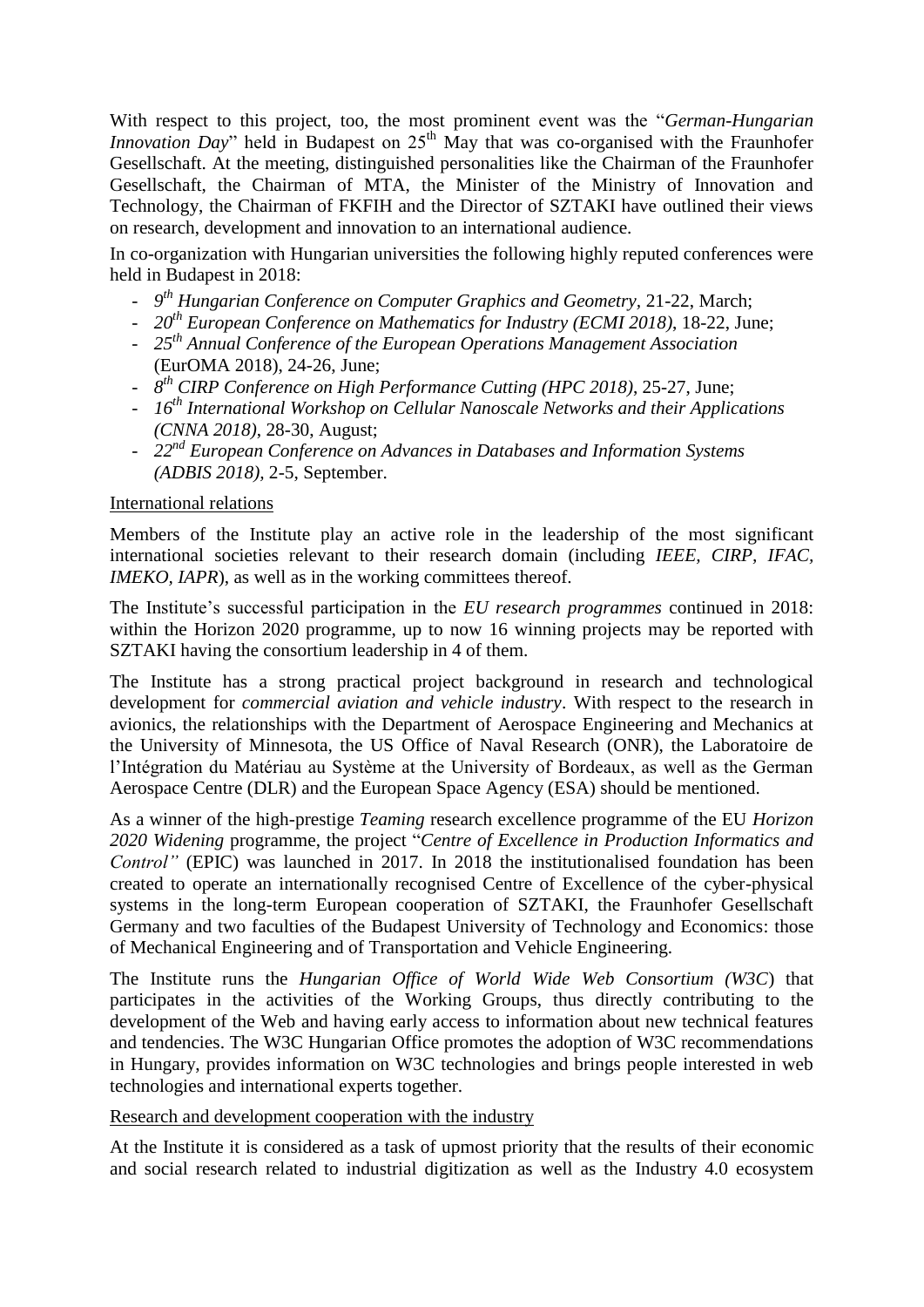oriented concept be broadly publicised and utilised.

In Dec. 2017, the Industry 4.0 National Technology Platform (Ipar 4.0 NTP) established in May 2016 under their leadership and comprising the parties interested in the digital transformation of industry, like research institutes, educational institutions, professional bodies and industrial companies with premises in Hungary, was transformed into a legal entity of an association. In 2018 they played a key role in the operation of the Platform, and acted as its representative both in Hungary and abroad. They also catalysed a nationwide survey on the Industry 4.0 readiness of industrial companies, performed the evaluation of the responses and published a report on it.

From middle 2018 on, the cooperation with the SMEs has more and more become the responsibility of InnoLabs Ltd. that serves also – in the framework of a strategic collaboration – as an outstanding local competence centre for *Siemens'* PLM software lines *Tecnomatix* and *Preactor APS* in the field of discrete-event driven simulation as well as in production planning and scheduling*.* A couple of companies from the automotive sector addressed InnoLabs with their problems in robotics. The professional background to meet these demands is provided by the Institute. They pursue joint research and development activity with several Hungarian companies (e.g. with AQ Anton in scheduling and process optimization, with Aventics in scheduling and paperless production). A new research project was launched together with the Fraunhofer Gesellschaft in the topic of the biological transformation of the production

*The joint research work dating back to more than 10 years with Hitachi Ltd., Manufacturing Technology Research Center* has been pursued. This year, earlier international joint patents with Hitachi have been renewed.

The Institute is contributing with the results of its discovery research in the vehicle industry to the eminent scientific activity being pursued in Győr, thus supporting there the regional scientific and technological R&D&I activities. The basis of this cooperation is the *Centre of Excellence in Research of Vehicle Technologies (J3K)*, founded by the Hungarian Academy of Sciences on the premises of the Széchenyi István University. The operation of the Centre is supported by MTA, Audi Hungaria, the Széchenyi University and the city council of Győr.

Their scientists took part in the planning and specification works of the new *automotive proving ground to be built in Zalaegerszeg, Hungary*. The proving ground supports the mandatory functional and performance testing of the prototypes of self-driving vehicle technologies in the pre-production phase. The experts of the Institute contributed to the legislative and regulatory actions to support authorities with an applicable legal framework for the control and regulation of licencing self-driving vehicles on public roads.

In the area of energetics, the work concerning the safe lifetime extension of nuclear reactors, the continued collaboration with the Paks Nuclear Power Plant, Hungary is to be mentioned. The capacity reservation efforts were made in close cooperation with MVM Paks II Power Plant Development Company, together with MVM ERBE ENERGETIKA Mérnökiroda Zrt.

The Institute operates affiliate sites in the cities of Győr and Kecskemét.

National relations, participation in higher education

The Industry 4.0 National Platform Association has been established under the leadership of the Institute which is a founding member of both the Hungarian 5G and the AI Coalition.

The Institute continues to view teaching activities in graduate and post-graduate education as an important ingredient of its research work and also as an indispensable part of building the future. Hence, many researchers at the Institute also fulfil teaching mandates at various Hungarian institutions of higher-level education, including BME, ELTE, Corvinus, Pannon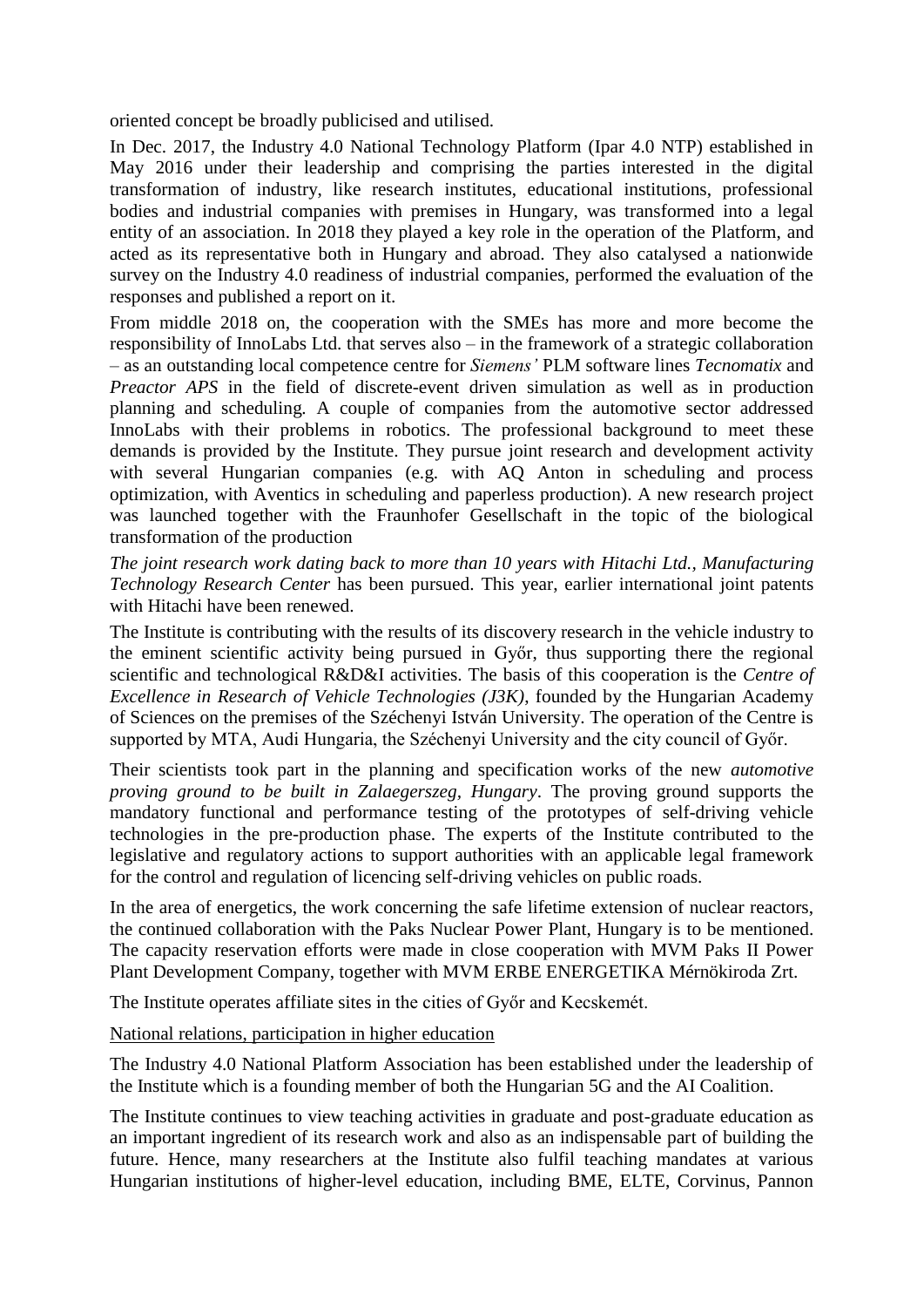University, SZE, PTE, ME, PPKE and Kecskemét University. On average, around 20 PhD students conduct research work at the Institute under the tutorship of researchers. 25 researchers at the Institute act as external and 5 as internal founding members in various doctorate schools.

#### **IV. Summary of the most relevant national and international grants won in 2018**

Artificial Exploring the Mathematical Foundations of Artificial Intelligence Intelligence *(Benczúr András, NIH/NFÜ/NKFIH 2018-1.2.1-NKP, 274 538 326 Ft, 2018-2021)*

The goal of the project is to explore the mathematical theory of artificial intelligence and the practice of machine learning. Additionally, pilot interdisciplinary projects will be realised that may directly demonstrate the practical applicability of the theoretical research.

eIDAS eIDAS identification during KYC procedures at financial institutions *(Benczúr András, EIT Digital Grant 2018, 40 000 €, 2018-2018)*

The goal of the project is to create the IOX online identity checking platform in order to support the remote execution of the online handling of bank customers. The task is to compare the customer's ID photo with the video chat and thus to confirm his/her actual presence.

Industrial Research on prime exploitation of the potential provided digitalization by the industrial digitalization *(József Váncza, NKFIH ED\_18-2-2018, 956 403 000 Ft, 2018-2023)*

The project aims at conducting discovery research of mathematical and AI methods as well as the application of the results in various areas like robotics, design and control of production and logistic systems, and management of the energy systems.

VLFT Virtual Learning Factory Toolkit *(Péter Kovács, EU ERASMUS+, 41 700 €, 2018-2021)*

The project is about to develop the Virtual Learning Factory Toolkit (VLFT) and to integrate it into existing digital devices, making the results of digital R&D – like modelling, analysis and virtual/extended reality – accessible for students in engineering for training purposes.

StaProZell Production stability in reconfigurable cell oriented assembling lines through digital twins

*(Dávid Gyulai, FFG- Produktion der Zukunft, 96 371 €, 2018-2021)*

The goal of the project is to develop new methods for production and capacity planning for modular assembling lines, using digital twin models.

MTA PDP Manifolds and deep structures

*(Bálint Daróczy, MTA PPD2018, 33 012 000 Ft, 2018-2021)*

Theoretical and experimental research is pursued in the most relevant areas of machine learning, with the aim of analysing the highly structured data of the cyber-physical systems. The methods are utilised in different areas, such as e.g. autonomous vehicles, social sciences, behaviour detection, and anthropology, agriculture and biology.

NKFIH TÉT-FR Integration of velocity and suspension control to enhance automated driving comfort in road vehicles

*(Péter Gáspár, NKFIH TÉT-FR-2018, 1 981 000 Ft, 2019-2020)*

The subject of the project is the tuning of the characteristics of the adaptive semi-active suspension in coherence with longitudinal speed control, based on linear parameter varying (LPV) control design in order to ensure driving stability and to improve driving comfort.

NKFIH SNN Smart Optimization in Sustainable Supplier Chains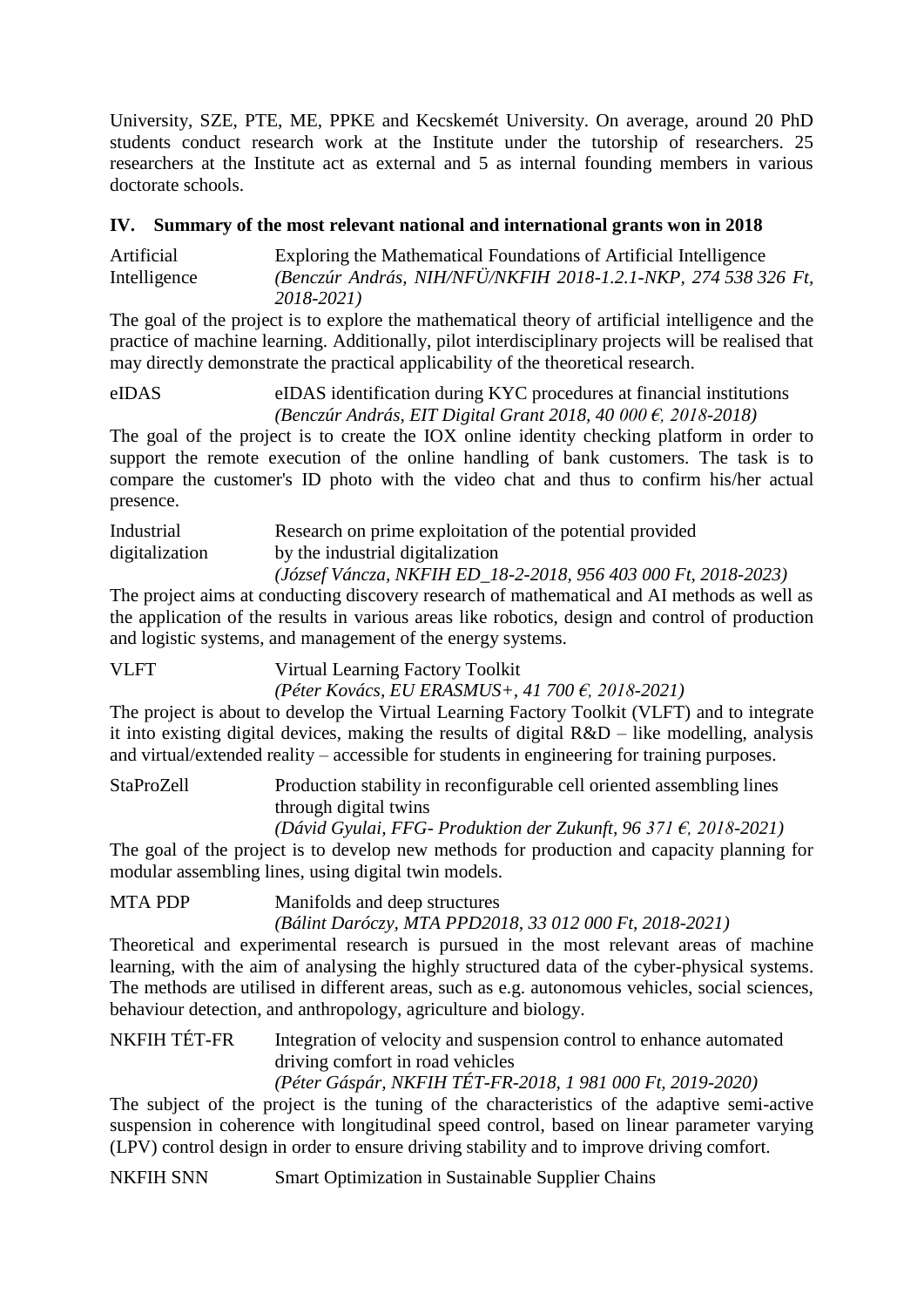#### (*Tamás Kis*, NKFIH SNN\_18, 35 754 000 Ft 2019-2021)

The subject of the project is to explore the design and scheduling problems in supplier chains, with special consideration to the constraints of reutilisation and energy minimization.

Lung cancer diagn. CT Image Analytic Lung Cancer Diagnostic Artificial Intelligence *(András Benczúr, GINOP 2.2.1, 352 014 600 Ft, 2019-2021)*

The goal of the project is to determine – using machine learning methods – the optimal slice number in CT screening for the lung cancer diagnostics, in dependence of ray hygienic and detection sensibility factors.

#### **V. List of the most significant scientific publications in 2018**

#### Books

- 1. Gáspár, P.; Németh, B.: Predictive Cruise Control for Road Vehicles Using Road and Traffic Information, Springer Int. Publishing (2018), p. 236. ISBN: 9783030041151
- 2. Keviczky, L.; Bars, R.; Hetthéssy, J; Bányász, Cs.: Control Engineering, Springer Singapore (2018), p. 532. ISBN: 9789811082962
- 3. Keviczky, L.; Bars, R.; Hetthéssy, J; Bányász, Cs.: Control Engineering: MATLAB Exercises, Springer Singapore (2018), p. 275. ISBN: 9789811083204
- 4. Kornai, A. Szemantika, Typotex, budapest, (2018), p. 331. ISBN: 9789632799704
- 5. Kornai, A.: Formal Phonology, Routledge (2018), p. 231. ISBN: 9781138321144
- 6. Szederkényi, G.; Magyar, A.; Hangos, K.M.: Analysis and Control of Polynomial Dynamic Models with Biological Applications, Academic Pr. (2018), p. 184. ISBN: 9780128154953

Publications in professional periodicals

- 7. Benedek, Cs.; Gálai, B.; Nagy, B.; Jankó, Zs.: Lidar-based Gait Analysis and Activity Recognition in a 4D Surveillance System, IEEE TRANSACTIONS ON CIRCUITS AND SYSTEMS FOR VIDEO TECHNOLOGY, Vol. 28, No. 1, 2018, pp. 101-113.
- 8. Csató, L.: Characterization of an inconsistency ranking for pairwise comparison matrices, ANNALS OF OPERATIONS RESEARCH, Vol. 261, No. 1-2, 2018, pp. 155-165.
- 9. Györgyi, P.; Kis, T.: Minimizing the maximum lateness on a single machine with raw material constraints by branch-and-cut, COMPUTERS AND INDUSTRIAL ENGINEERING, Vol. 115, 2018, pp. 220-225.
- 10. Hajnal, A.; Kecskemeti, G.; Marosi, A.Cs.; Kovacs, J.; Kacsuk, P.; Lovas, R.: ENTICE VM Image Analysis and Optimised Fragmentation, JOURNAL OF GRID COMPUTING, Vol. 16, No. 2, 2018, pp. 247-263.
- 11. Ivanyos, G.; Kutas, P.; Rónyai, L.: Computing Explicit Isomorphisms with Full Matrix Algebras over Fq(x), FOUNDATIONS OF COMPUTATIONAL MATHEMATICS, Vol. 18, No. 2, 2018, pp. 381-397.
- 12. Kardos, Cs.; Váncza, J.: Mixed-initiative assembly planning combining geometric reasoning and constrained optimization, CIRP ANNALS - MANUFACTURING TECHNOLOGY, Vol. 67, No. 1, 2018, pp. 463-466.
- 13. Kerepesi, Cs.; Daróczy, B.; Sturm, Á.; Vellai, T.; Benczúr, A.: Prediction and characterization of human ageing-related proteins by using machine learning, SCIENTIFIC REPORTS, Vol. 8, 2018, Paper No.: 4094, p. 13.
- 14. Kovács, A.: On the Computational Complexity of Tariff Optimization for Demand Response Management, IEEE TRANSACTIONS ON POWER SYSTEMS, Vol. 33, No. 3, 2018, pp. 3204-3206.
- 15. Lokshtanov, D.; Marx, D.; Saurabh, S.: Slightly Superexponential Parameterized Problems, SIAM JOURNAL ON COMPUTING, Vol. 47, No. 3, 2018, pp. 675-702.